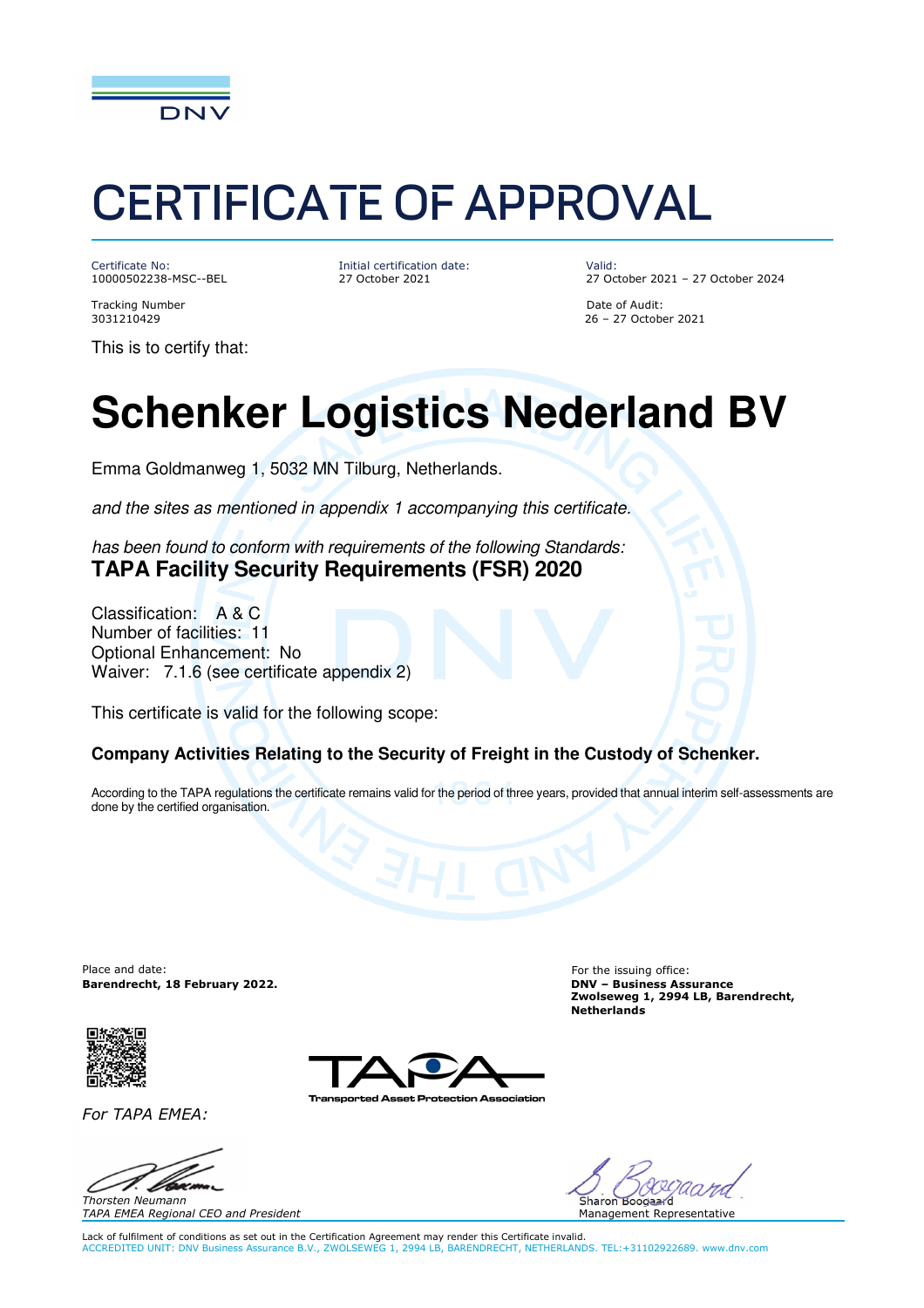

### APPENDIX 1 TO CERTIFICATE

This certificate appendix belongs to: 10000502238-MSC--BEL / 3031210429 Place and Date: Barendrecht, 18 February 2022.

### **Schenker Logistics Nederland BV**

Locations included in the certification are as follows:

| <b>Site Name</b>                | <b>Site Address</b>                                             | <b>Site Scope</b>                                                                                              |
|---------------------------------|-----------------------------------------------------------------|----------------------------------------------------------------------------------------------------------------|
| Schenker Logistics Nederland BV | Emma Goldmanweg 1, 5032 MN<br>Tilburg, Netherlands.             | Company Activities Relating to the<br>Security of Freight in the Custody of<br>Schenker.<br>FSR 2020: A        |
| Schenker Logistics Nederland BV | Hekven 6, 4824 AE Breda,<br>Netherlands.                        | Company Activities Relating to the<br>Security of Freight in the Custody of<br>Schenker.<br>FSR 2020: A        |
| Schenker Logistics Nederland BV | Galavanistraat 71, 6716 AE Ede,<br>Netherlands.                 | Company Activities Relating to the<br>Security of Freight in the Custody of<br>Schenker.<br>FSR 2020: A        |
| Schenker Logistics Nederland BV | Hanzepoort 10, 7575 DA Oldenzaal,<br>Netherlands.               | Company Activities Relating to the<br>Security of Freight in the Custody of<br>Schenker.<br>FSR 2020: A        |
| Schenker Logistics Nederland BV | Fokkerweg 300 Building 3C, Schiphol,<br>Oude Meer, Netherlands. | Company Activities Relating to the<br>Security of Freight in the Custody of<br>Schenker.<br>FSR 2020: A        |
| Schenker Logistics Nederland BV | Atlasstraat 1a, 5047 RC Tilburg,<br>Netherlands.                | Company Activities Relating to the<br>Security of Freight in the Custody of<br>Schenker.<br><b>FSR 2020: A</b> |
| Schenker Logistics Nederland BV | K3B Aletta Jacobsweg 4, 5032 MH<br>Tilburg, Netherlands.        | Company Activities Relating to the<br>Security of Freight in the Custody of<br>Schenker.<br>FSR 2020: C        |
| Schenker Logistics Nederland BV | K3 Haya van Somerenstraat 4, 5032<br>MK Tilburg, Netherlands.   | Company Activities Relating to the<br>Security of Freight in the Custody of<br>Schenker.<br>FSR 2020: A        |
| Schenker Logistics Nederland BV | Logistiekweg 1, 5928 SG Venlo,<br>Netherlands.                  | Company Activities Relating to the<br>Security of Freight in the Custody of<br>Schenker.<br>FSR 2020: A        |

Lack of fulfilment of conditions as set out in the Certification Agreement may render this Certificate invalid. ACCREDITED UNIT: DNV Business Assurance B.V., ZWOLSEWEG 1, 2994 LB, BARENDRECHT, NETHERLANDS. TEL:+31102922689. www.dnv.com Page 2 of 4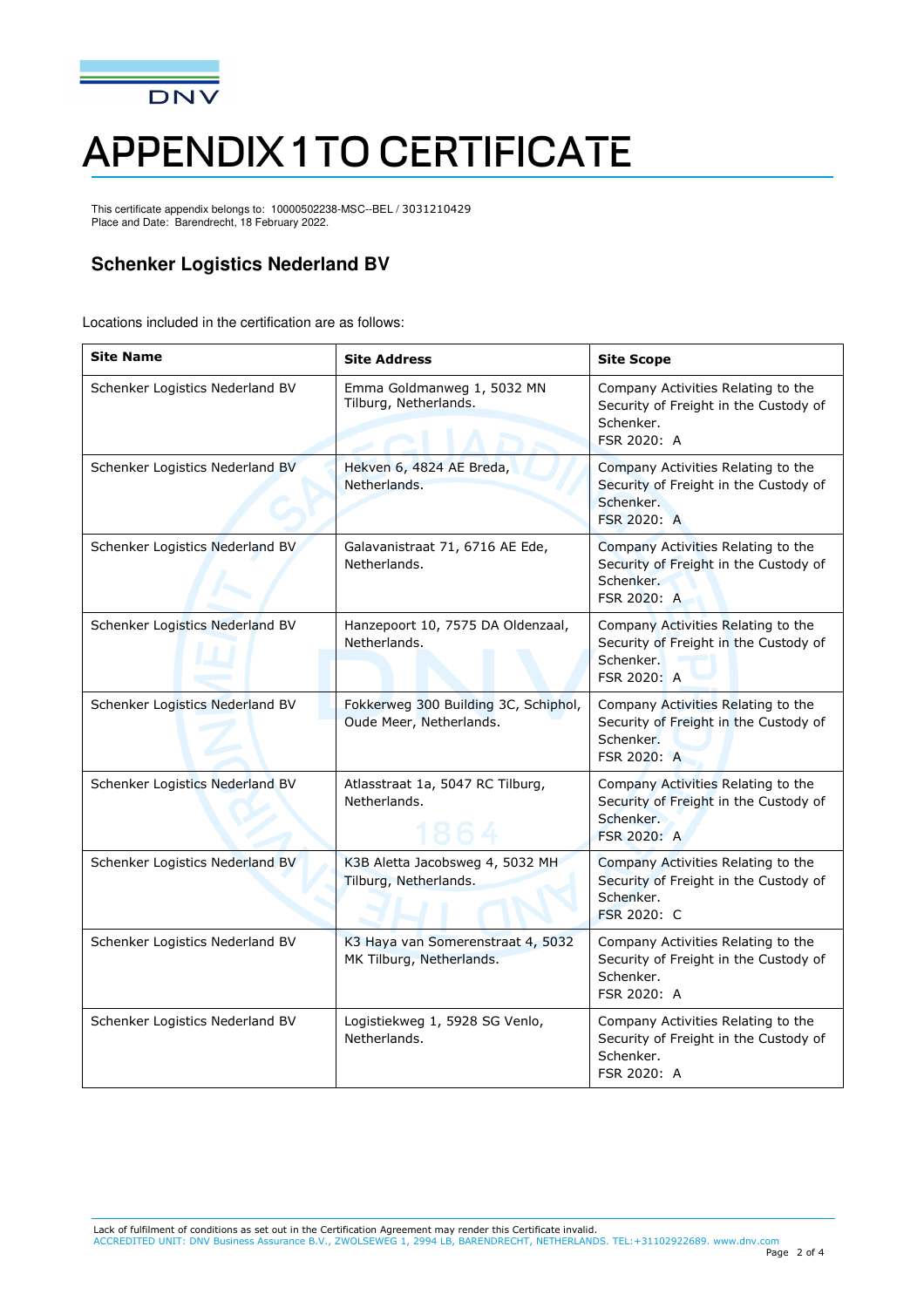

### APPENDIX 1 TO CERTIFICATE

This certificate appendix belongs to: 10000502238-MSC--BEL / 3031210429 Place and Date: Barendrecht, 18 February 2022.

#### **Schenker Logistics Nederland BV**

Locations included in the certification are as follows:

| <b>Site Name</b>                | <b>Site Address</b>                                | <b>Site Scope</b>                                                                                       |
|---------------------------------|----------------------------------------------------|---------------------------------------------------------------------------------------------------------|
| Schenker Logistics Nederland BV | Asteriastraat 31, 5047 RM Tilburg,<br>Netherlands. | Company Activities Relating to the<br>Security of Freight in the Custody of<br>Schenker.<br>FSR 2020: A |
| Schenker NV                     | Blokkestraat 55, 8550 Zwevegem,<br>Belgium.        | Company Activities Relating to the<br>Security of Freight in the Custody of<br>Schenker.<br>FSR 2020: A |